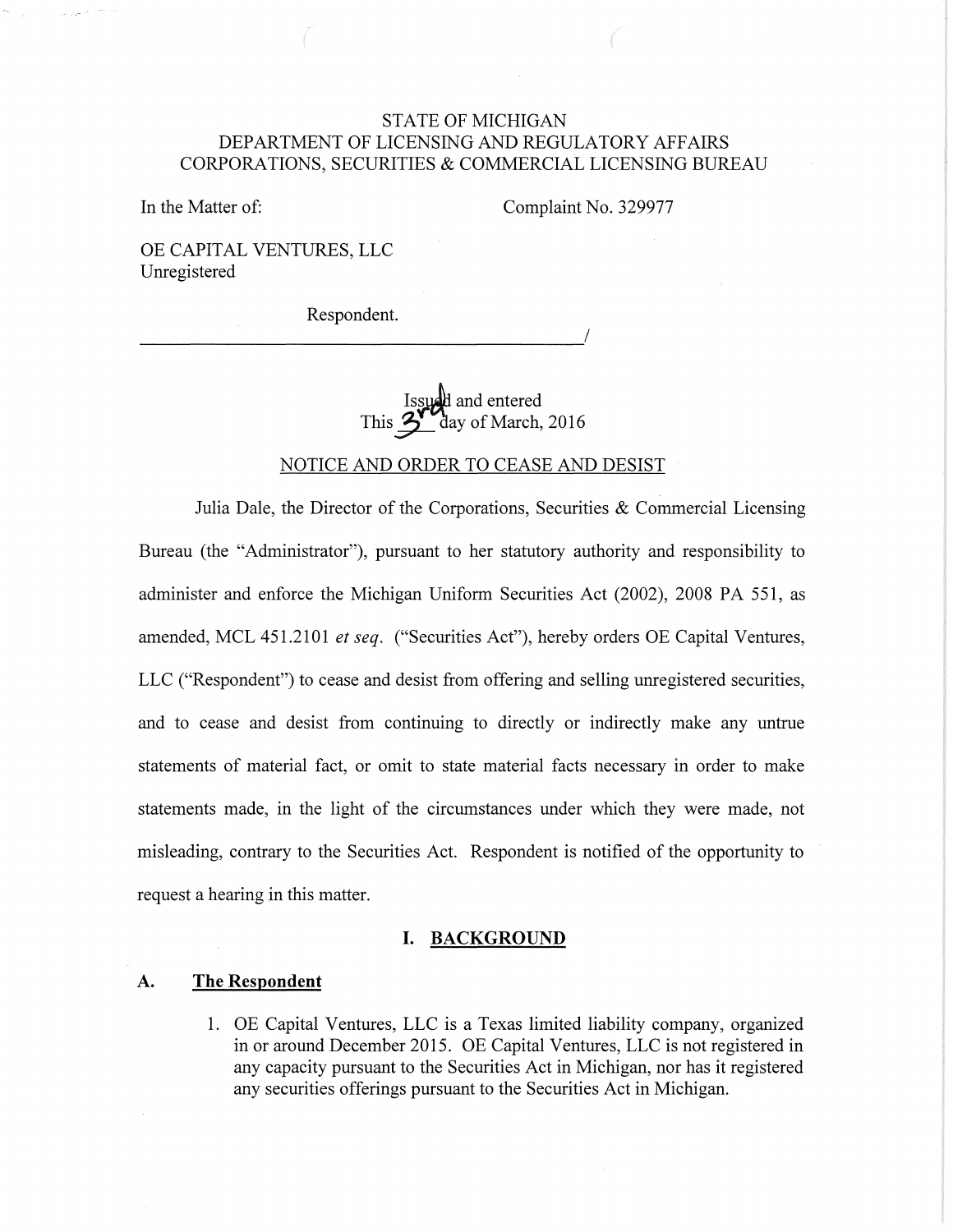## B. Findings of Fact

- 1. The Bureau conducted an investigation of Respondent's activities.
- 2. The investigation developed evidence that Respondent offered or sold a security in the form of an investment contract through the use of a publicly available website.
- 3. The investment contracts were not registered pursuant to the Securities Act. Respondent has claimed reliance on SEC Rule 506(b), 17 CFR 230.506(b), (Exhibit  $1 - \text{SEC}$  Rule 506) as a preemption from registration of the securities under the Securities Act.
- 4. Respondent maintained a public website that advertised the securities and generally solicited investments by the public in the securities. (Exhibit  $2 -$ Website Screen Capture).
- 5. Respondent's website (Exhibit 2) and private placement memorandum offering circular ("PPM") made representations regarding extraordinary rates of return of up to 18.4% on investments made with Respondent  $(Exhibit 3 - PPM)$ . Respondent described certain risks that may be involved with the investment (Exhibit 3, p. 39), then followed those stated risks by indicating that Respondent had "sufficiently mitigated all the risk factors listed below" (Exhibit 3, p. 39), creating the impression that any risks that may exist with the investment were not, in fact, risks at all.
- 6. Respondent represented in its PPM that it would sell its securities through registered investment advisers (Exhibit 3); however, it failed to disclose that registered investment advisers may not lawfully sell the issuer's investments unless the investment advisers are also registered or exempt from registration as securities agents, and that such sales would violate the Securities Act absent an applicable securities agent registration or exemption.

# II. RELEVANT STATUTORY PROVISIONS

1. Section  $102c(c)$  of the Securities Act, MCL  $451.2102c(c)$ , defines "Security", in part, as:

a note; stock; treasury stock; security future; bond; debenture; evidence of indebtedness; certificate of interest or participation in a profit-sharing agreement; collateral trust certificate; preorganization certificate or subscription; transferable share; investment contract; voting trust certificate; certificate of deposit for a security; fractional undivided interest in oil, gas, or other mineral rights; put, call, straddle, option, or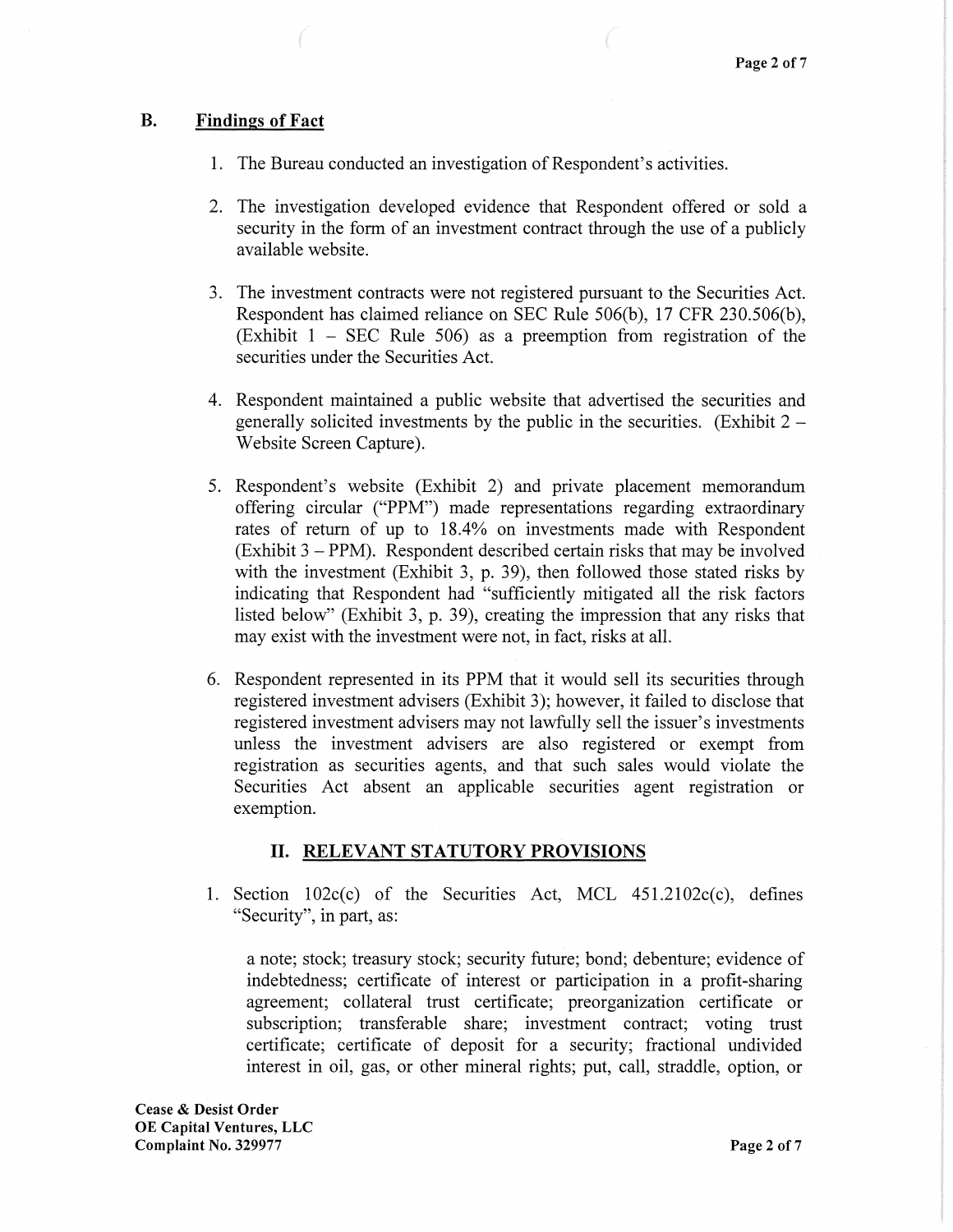privilege on a security, certificate of deposit, or group or index of securities, including an interest in or based on the value of that put, call, straddle, option, or privilege on that security, certificate of deposit, or group or index of securities, put, call, straddle, option, or privilege entered into on a national securities exchange relating to foreign currency, an investment in a viatical or life settlement agreement; or, in general, an interest or instrument commonly known as a "security"; or a certificate of interest or participation in, temporary or interim certificate for, receipt for, guarantee of, or warrant or right to subscribe to or purchase, any of the foregoing...

(v) The term includes an investment in a common enterprise with the expectation of profits to be derived primarily from the efforts of a person other than the investor. As used in this subparagraph, a "common enterprise" means an enterprise in which the fortunes of the investor are interwoven with those of either the person offering the investment, a third party, or other investors ...

2. Section 301 of the Securities Act, MCL 451.2301, states:

A person shall not offer or sell a security in this state unless 1 or more of the following are met:

(a) The security is a federal covered security.

(b) The security, transaction, or offer is exempted from registration under sections 201 to 203.

( c) The security is registered under this act.

3. SEC Rule 506, 17 CFR 230.506, states in relevant part:

(a) *Exemption.* Offers and sales of securities by an issuer that satisfy the conditions in paragraph (b) or  $(c)$  of this section shall be deemed to be transactions not considered involving any public offering within the meaning of section  $4(a)(2)$  of the Act.<sup>[1]</sup>

(b) *Conditions to be met in offerings subject to limitation on manner of offering* - (1) To qualify for an exemption under this section, offers and sales must satisfy all the terms and conditions of [rules] 501 and 502...

<sup>[</sup> 1 Section 4(a)(2) of the Securities Act of 1933 exempts issuer transactions that do not involve a public offering of securities. Securities issuances that comply with Rule 506 are federally exempt pursuant to section 4(a)(2), and state registration provisions are preempted with complying securities being "federal covered securities".]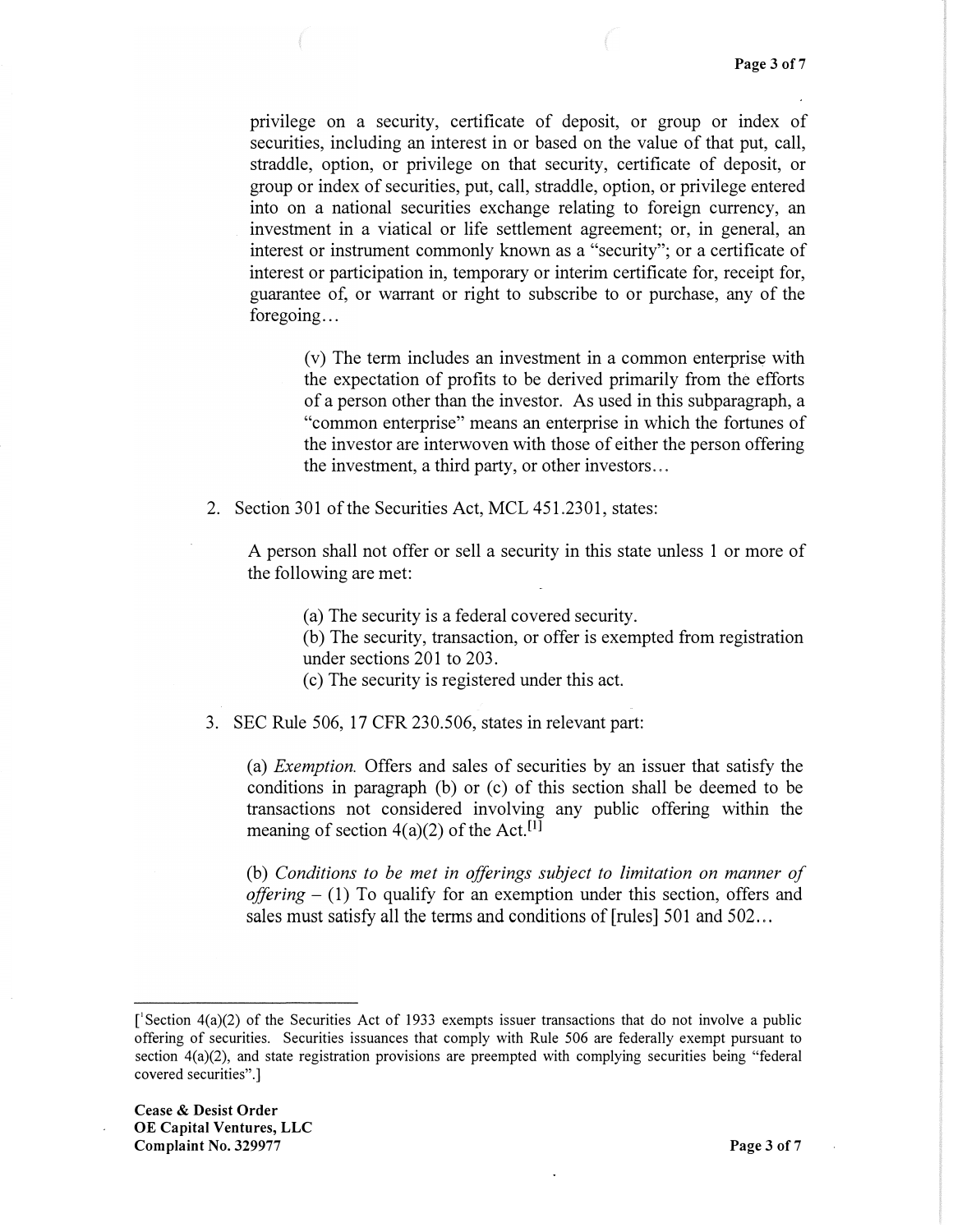4. SEC Rule  $502(c)^2$ , 17 CFR 230.502(c), states in relevant part:

(c) *Limitation on manner of offering.* Except as provided in [rule]  $230.506(b)(1)$  or  $230.506(c)$ , neither the issuer nor any person acting on its behalf shall offer or sell the securities by any form of general solicitation or general advertising, including but not limited to, the following:

(1) Any advertisement, article, notice or other communication published in any newspaper, magazine, or similar media or broadcast over television or radio...

5. Section 503(1) of the Securities Act, MCL 451.2503(1), states:

In a civil action or administrative proceeding under this act, a person claiming an exemption, exception, preemption, or exclusion has the burden to prove the applicability of the exemption, exception, preemption, or exclusions.

6. Section 501 of the Securities Act, MCL 451.2501, states:

It is unlawful for a person, in connection with the offer, sale, or purchase of a security or the organization or operation of a Michigan investment market under article 4A, to directly or indirectly do any of the following:...

(b) Make an untrue statement of a material<sup>[3]</sup> fact or omit to state a material fact necessary in order to make the statements made, in the light of the circumstances under which they were made, not misleading...

## III. CONCLUSIONS OF LAW

1. Respondent, OE Capital Ventures, LLC, offered or sold unregistered securities in the form of an investment contracts. Respondent claimed reliance on SEC Rule 506, 17 CFR 230.506, and section 30l(a) of the Securities Act, MCL 451.2301(a). However, Respondent engaged in general advertising and general solicitation, negating the applicability of Rule 506, 17 CFR 230.506, and section 301(a) of the Securities Act, MCL 451.2301(a), causing the offer of unregistered, non-exempt securities, contrary to section 301 of the Securities Act, MCL 451.2301.

<sup>2</sup> SEC Rule 502 is attached as Exhibit 4.

<sup>&</sup>lt;sup>3</sup> ["A material fact is one that a reasonable investor might have considered important to his investment decision." *People v Cook,* 90 Mich App 72, 83 (1979) *(citing* Mills v Electric Auto-Lite Co, 396 US 375, 384 (1970)). The Case is attached as Exhibit 5.)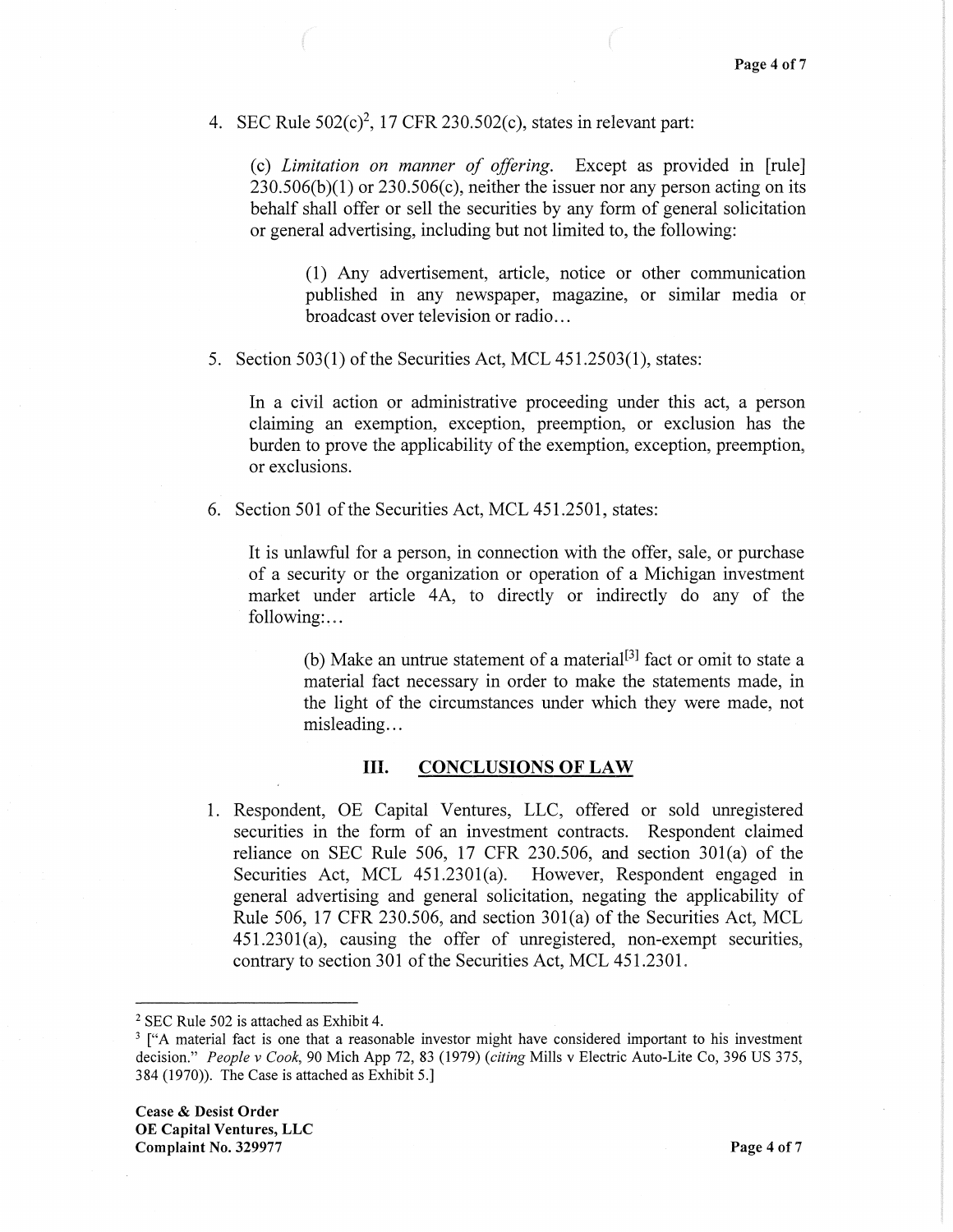- 2. Respondent, OE Capital Ventures, LLC, in connection with the offer or sale of securities, misstated material facts or omitted to state material facts necessary to make other statements made not misleading in light of the circumstances under which they were made in the following ways:
	- a. Respondent represented in solicitation materials that it would pay a significant return of up to 18.4% annually, and identified certain risks; Respondent then claimed that it had sufficiently mitigated all risks such that they were not risks at all. All investments carry risk, especially high-yield investments such as those offered by Respondent, making the claim that its investment risks were mitigated false. The statements regarding risk might be important to a reasonable investor's investment decision, meaning it was material, and was false, in violation of section 50l(b) of the Securities Act, MCL 451.2501(b).
	- b. Respondent represented in solicitation materials that it would sell its securities through registered investment advisers; Respondent failed to state that an investment adviser may not legally sell securities unless the investment adviser is registered as a securities agent or exempt from such registration. A reasonable investor might consider it important to his investment decision that the method of distribution of the securities may be illegal, making omission of that fact material, contrary to section 501(b) of the Securities Act, MCL 451.2501(b).

#### IV. **ORDER**

IT IS THEREFORE ORDERED, pursuant to section 604 of the Securities Act, MCL 451.2604, that:

- A. Respondent shall immediately CEASE AND DESIST from continuing sell unregistered securities and from directly or indirectly making any untrue statements of material fact or omitting to state material facts necessary in order to make other statement made, in the light of the circumstances under which they were made, not misleading, contrary to the Securities Act.
- B. Pursuant to section 604(2) of the Securities Act, this Notice and Order to Cease and Desist is IMMEDIATELY EFFECTIVE.
- C. In her Final Order, the Administrator, under section 604(4) of the Securities Act, MCL 451.2604(4), intends to impose civil fines of \$30,000.00 against Respondent.

Cease & Desist Order OE Capital Ventures, LLC **Complaint No. 329977** Page 5 of 7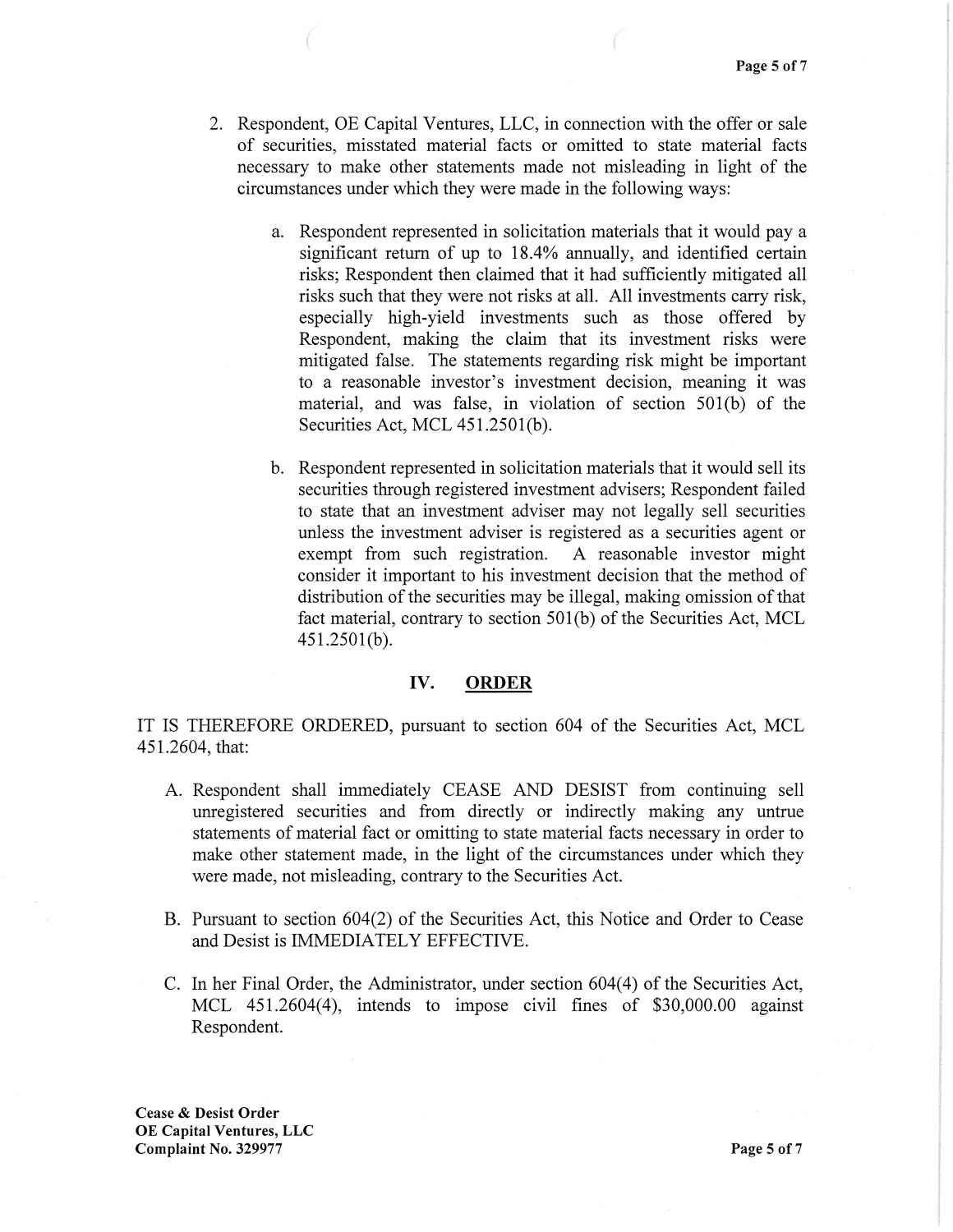- D. Pursuant to section 508 of the Securities Act, MCL 451.2508, a person that willfully violates the Securities Act, or an order issued under the Securities Act, is guilty of a felony punishable by imprisonment for not more than 10 years or a fine of not more than \$500,000.00 for each violation, or both. An individual convicted of violating a rule or order under this act may be fined, but shall not be imprisoned, if the individual did not have knowledge of the rule or order.
- E. The Administrator retains the right to pursue further administrative action against Respondent under the Securities Act if the Administrator determines that such action is necessary and appropriate in the public interest, for the protection of investors and is authorized by the Securities Act.

## V. NOTICE OF OPPORTUNITY FOR HEARING

Section 604 of the Securities Act, MCL 451.2604, provides that Respondent has 30 days beginning with the first day after the date of service of this Notice and Order to Cease and Desist to submit a written request to the Administrator asking that this matter be scheduled for a hearing. If the Administrator receives a written request in a timely manner, the Administrator shall schedule a hearing within 15 days after receipt of the request. The written request for a hearing must be addressed to:

> Corporations, Securities & Commercial Licensing Bureau Regulatory Compliance Division P.O. Box 30018 Lansing, MI 48909

## VI. ORDER FINAL ABSENT HEARING REQUEST

A. Under section 604 of the Securities Act, MCL 451.2604, the Respondent's failure to submit a written request for a hearing to the Administrator within 30 days after the service date of this NOTICE AND ORDER TO CEASE AND DESIST shall result in this order becoming a FINAL ORDER by operation of law. The FINAL ORDER includes the imposition of the fines cited described in section IV.C., and the fine amounts set forth below will become due and payable to the Administrator within sixty (60) days after the date this order becomes final:

> \$30,000.00 - OE Capital Ventures, LLC, under section 604 of the Securities Act, MCL 451.2604.

B. CIVIL FINE payments should be payable to the STATE OF MICHIGAN and contain identifying information (e.g., names and complaint numbers) and mailed to the following address:

Cease & Desist Order OE Capital Ventures, LLC **Complaint No. 329977** Page 6 of 7